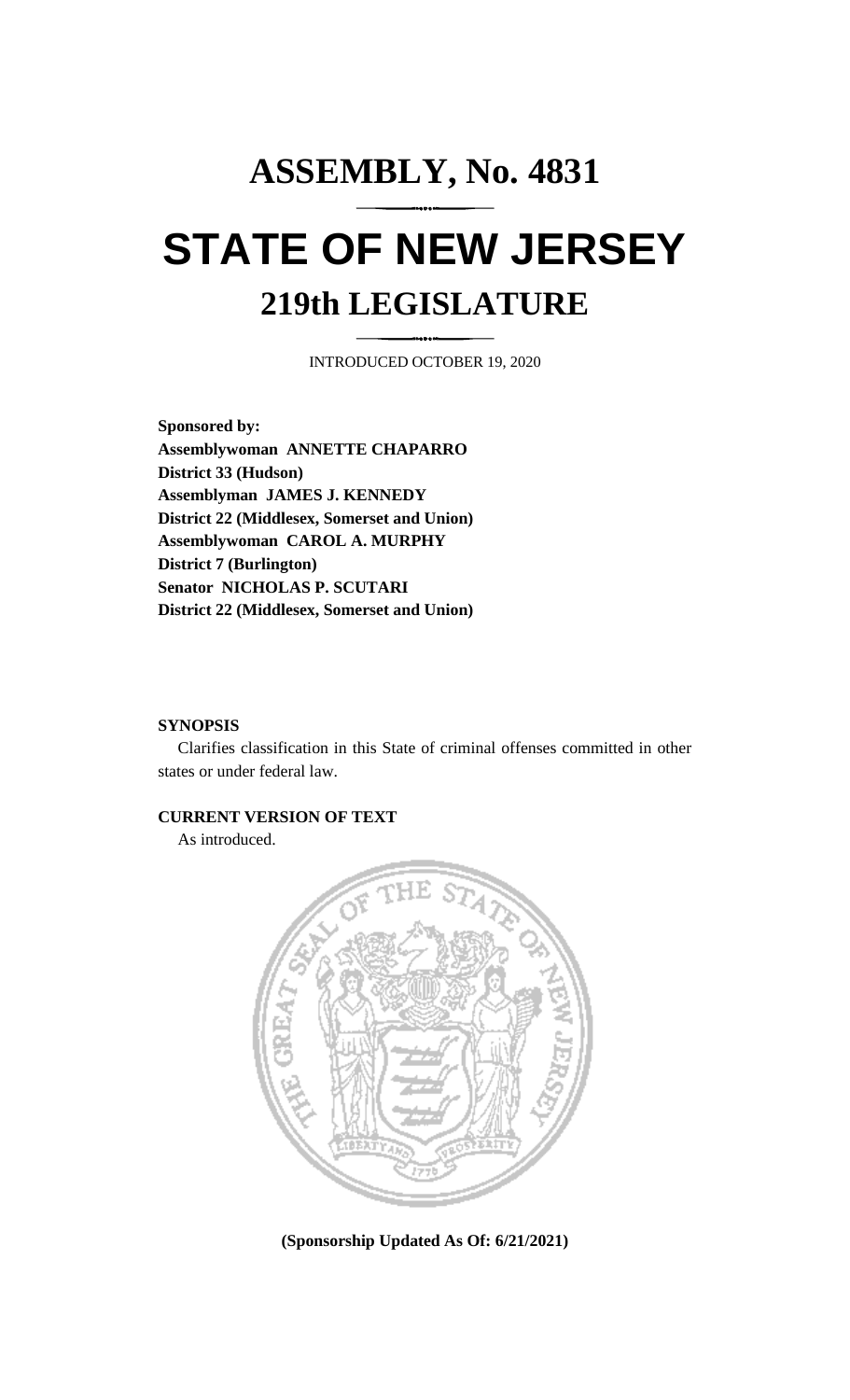**AN ACT** concerning the classification of offenses committed in other jurisdictions, amending N.J.S.2C:1-4 and N.J.S.2C:44-4 and supplementing Title 2C of the New Jersey Statutes. **BE IT ENACTED** *by the Senate and General Assembly of the State of New Jersey:* 8 1. N.J.S.2C:1-4 is amended to read as follows: 2C:1-4. Classes of Offenses. a. (1) An offense defined by this code or by any other statute of this State, for which a sentence of imprisonment in excess of 6 months is authorized, constitutes a crime within the meaning of the Constitution of this State. Crimes are designated in this code as being of the first, second, third or fourth degree. (2) An offense defined by the laws of any other jurisdiction, for which a sentence of imprisonment in excess of one year is 17 authorized, shall be considered in this State to be a crime when a reference is made by this code, or by any other statute of this State, to such offense. b. (1) An offense is a disorderly persons offense if it is so designated in this code or in a statute other than this code. An offense is a petty disorderly persons offense if it is so designated in this code or in a statute other than this code. Disorderly persons offenses and petty disorderly persons offenses are petty offenses and are not crimes within the meaning of the Constitution of this State. There shall be no right to indictment by a grand jury nor any right to trial by jury on such offenses. Conviction of such offenses shall not give rise to any disability or legal disadvantage based on conviction of a crime. (2) (a) An offense defined by the laws of any other jurisdiction, for which a sentence of imprisonment of one year or less, but more than 30 days, is authorized, shall be considered in this State to be a disorderly persons offense when a reference is made by this code, or by any other statute of this State, to such offense. (b) An offense defined by the laws of any other jurisdiction, for which a sentence of imprisonment of 30 days or less is authorized, shall be considered in this State to be a petty disorderly persons offense when a reference is made by this code, or by any other 39 statute of this State, to such offense. c. An offense defined by any statute of this State other than this code shall be classified as provided in this section or in section 2C:43-1 and, except as provided in section 2C:1-5b and chapter 43, the sentence that may be imposed upon conviction thereof shall hereafter be governed by this code. Insofar as any provision of this State outside the code declares an offense to be a misdemeanor

**EXPLANATION – Matter enclosed in bold-faced brackets [thus] in the above bill is not enacted and is intended to be omitted in the law.**

**Matter underlined thus is new matter.**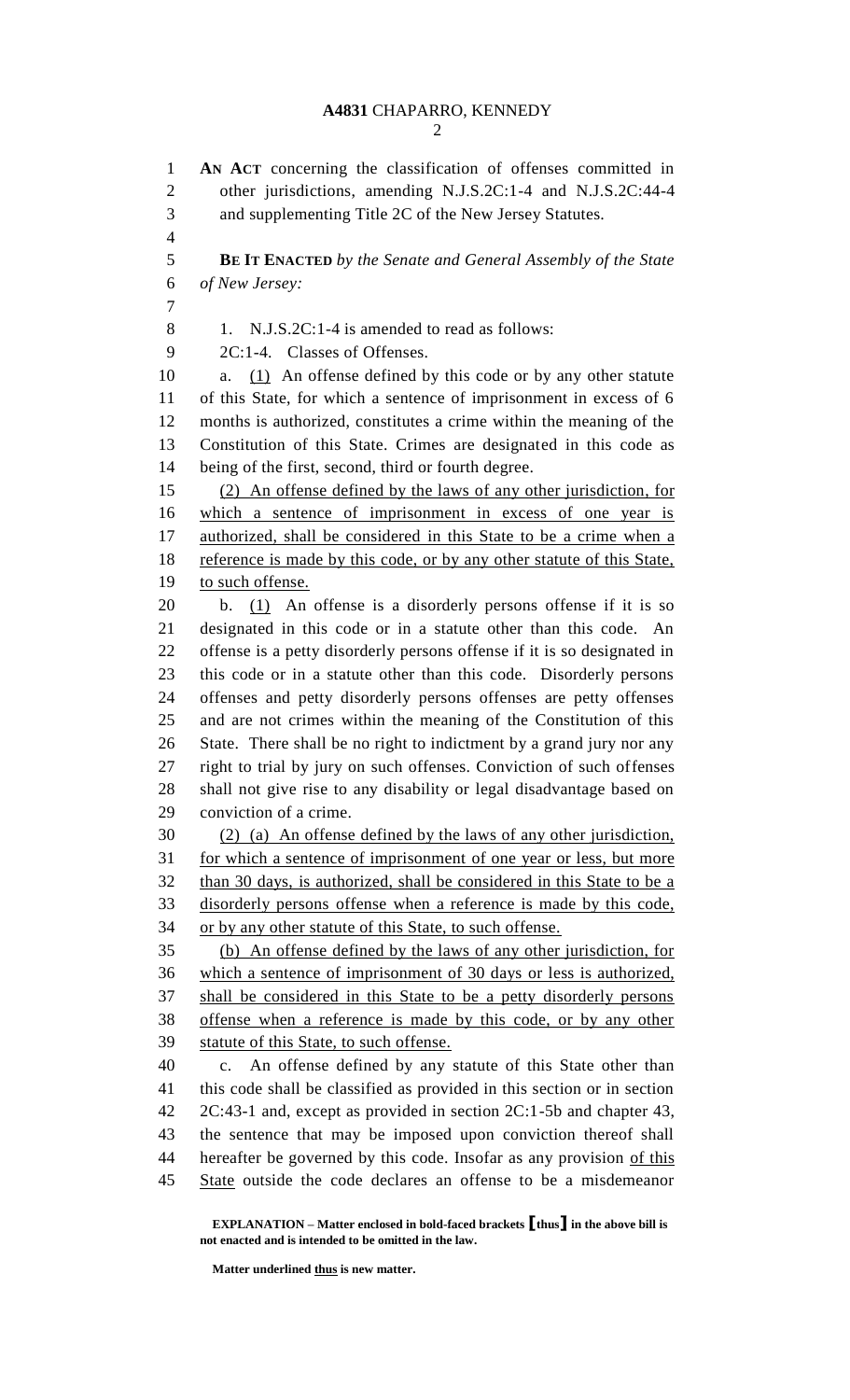when such offense specifically provides a maximum penalty of 6 months' imprisonment or less, whether or not in combination with a fine, such provision shall constitute a disorderly persons offense. d. Subject to the provisions of section 2C:43-1, reference in any statute, rule, or regulation of this State outside the code to the term "high misdemeanor" shall mean crimes of the first, second, or third degree and reference to the term "misdemeanor" shall mean all crimes. (cf: P.L.1981, c.290, s.1) 2. N.J.S.2C:44-4 is amended to read as follows: 2C:44-4. Definition of Prior Conviction; Conviction in Another Jurisdiction; Proof of Prior Conviction. a. Prior conviction of an offense. An adjudication by a court of competent jurisdiction that the defendant committed an offense constitutes a prior conviction. b. Prior conviction of a crime. An adjudication by a court of competent jurisdiction that the defendant committed a crime constitutes a prior conviction, although sentence or the execution thereof was suspended, provided that the time to appeal has expired and that the defendant was not pardoned on the ground of innocence. c. Prior conviction in another jurisdiction. A conviction in another jurisdiction shall constitute a prior conviction of a crime if a sentence of imprisonment in excess of **[**6 months**]** one year was authorized under the law of the other jurisdiction. d. Proof of prior conviction. Any prior conviction may be proved by any evidence, including fingerprint records made in connection with arrest, conviction or imprisonment, that reasonably satisfies the court that the defendant was convicted. (cf: P.L.1979, c.178, s.96) 3. (New section) When a provision in Title 2C of the New Jersey Statutes, any other statute, rule, regulation, or ordinance of this State, or any certification or application form promulgated thereunder, refers to a conviction of "a similar crime in another state," a conviction under the laws of "any other state or the United States," a conviction under the laws of "any other jurisdiction," or contains similar phrasing referring to a conviction of a criminal offense outside this State, the conviction shall be construed in this State as a crime, disorderly persons offense, or petty disorderly persons offense, as set forth in paragraph (2) of subsection a. of N.J.S.2C:1-4, paragraph (2) of subsection b. of N.J.S.2C:1-4, and subsection c. of N.J.S.2C:44-4.

4. This act shall take effect immediately.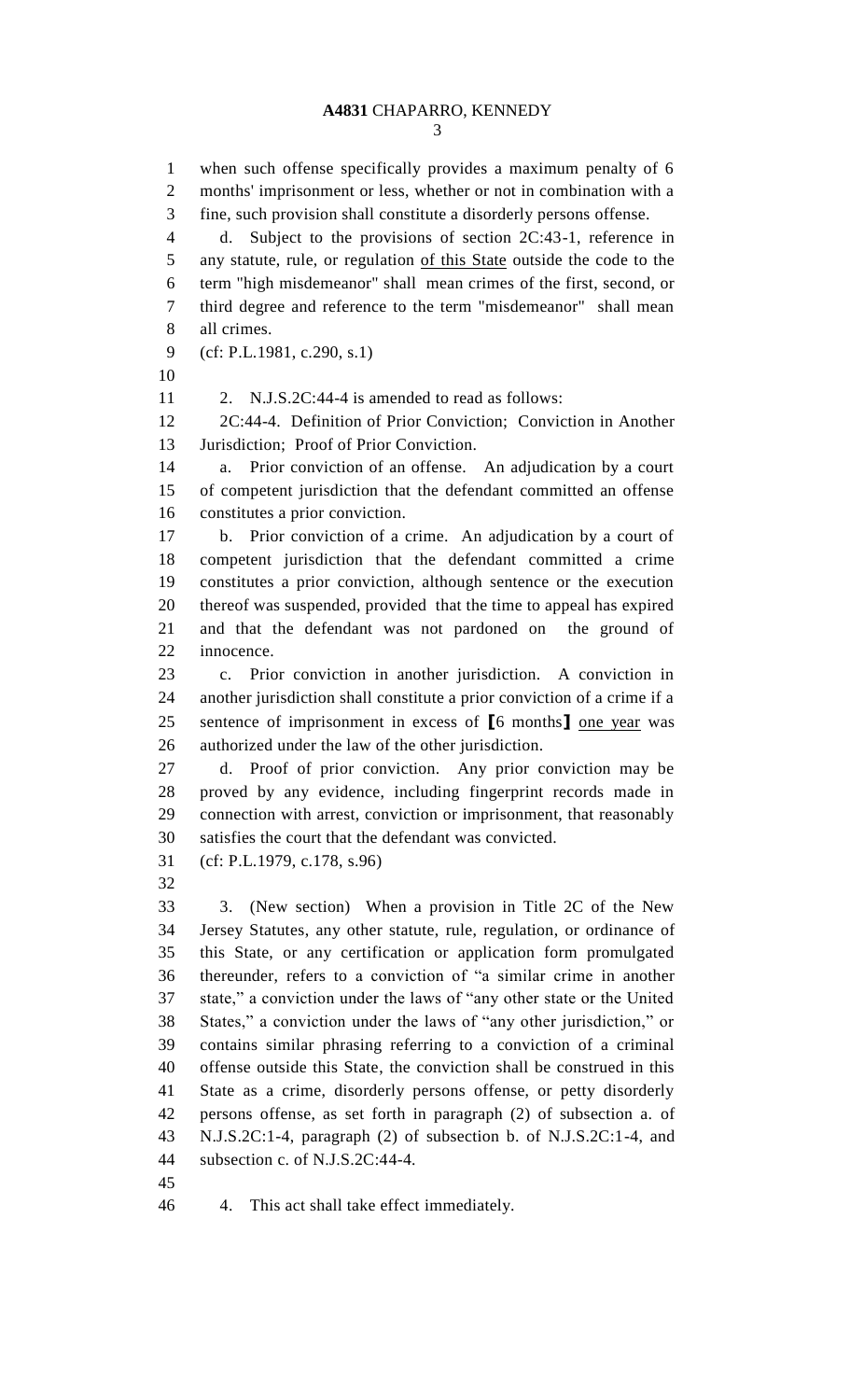### STATEMENT

 This bill would clarify the classification in this State of criminal offenses committed in other states or under federal law.

 Many statutes in New Jersey refer to criminal offenses committed in other jurisdictions. Many application forms and certifications ask the applicant whether he has been convicted of a crime in New Jersey "or in any other jurisdiction" or whether he has been convicted of a "similar crime in any other state." The problem is, a crime as defined in this State may be punishable by a completely different term of imprisonment than the counterpart crime in other states or under federal law. Such counterpart, based on the possible prison sentence, may not be graded as a crime in this State, but instead as a disorderly persons or petty disorderly persons offense. This creates confusion for the public.

 In New Jersey, a person may be convicted of a crime of the first, second, third, or fourth degree, or convicted of a disorderly persons offense or petty disorderly persons offense. Disorderly persons and petty disorderly persons offenses are not crimes. The lowest penalty for a conviction of a crime in this State is for a crime of the fourth degree, punishable by a term of imprisonment of up to 18 months. A disorderly persons offense is punishable by a term of imprisonment of up to six months, and a petty disorderly persons offense by a term of up to 30 days. By contrast, federal law and most other states use the classifications "felonies" and "misdemeanors" instead of New Jersey's "crimes" and "offenses." Under these other systems, a "felony" is generally punishable by a term of imprisonment of more than one year. A "misdemeanor" is generally punishable by a term of imprisonment of one year or less.

 This bill would provide that a conviction in a jurisdiction other than New Jersey would be considered in this State to be a conviction of a crime if the other jurisdiction authorizes a sentence of imprisonment of more than one year for the conviction. A conviction in a jurisdiction other than New Jersey would be considered in this State to be a conviction of a disorderly persons offense if the other jurisdiction authorizes a sentence of imprisonment of one year or less, but more than 30 days. A conviction in a jurisdiction other than New Jersey would be considered in this State to be a conviction of a petty disorderly persons offense if the other jurisdiction authorizes a sentence of imprisonment of 30 days or less.

 The bill also specifies that when a provision in Title 2C of the New Jersey Statutes, any other statute, rule, regulation, or ordinance of this State, or any certification or application form promulgated thereunder, refers to a conviction of "a similar crime in another state," a conviction under the laws of "any other state or the United States," a conviction under the laws of "any other jurisdiction," or contains similar phrasing referring to a conviction of a criminal